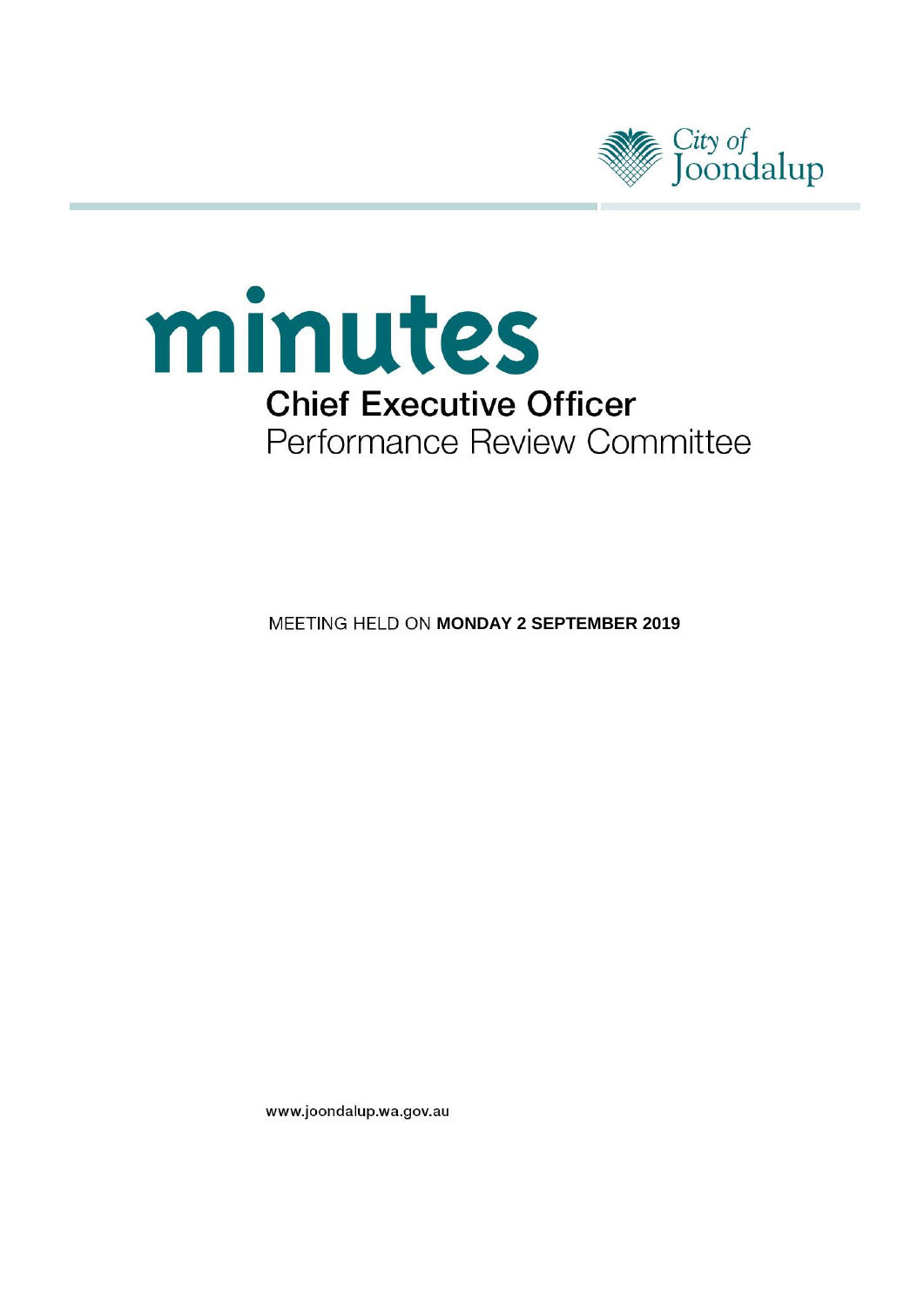# **TABLE OF CONTENTS**

| Item No. | Title                                                                                       | Page No. |
|----------|---------------------------------------------------------------------------------------------|----------|
|          | <b>Declaration of Opening</b>                                                               | 3        |
|          | <b>Declarations of Interest</b>                                                             | 4        |
|          | Apologies / Leave of absence                                                                | 4        |
|          | Announcements by the Presiding Member without discussion                                    | 5        |
|          | Identification of matters for which the meeting may be closed<br>to the public              | 5        |
|          | <b>Petitions and deputations</b>                                                            | 5        |
|          | <b>Report</b>                                                                               | 6        |
| 1        | Confidential - Chief Executive Officer Annual Performance Review<br>- Pre-Interview Report. | 6        |
|          | <b>Closure</b>                                                                              | 10       |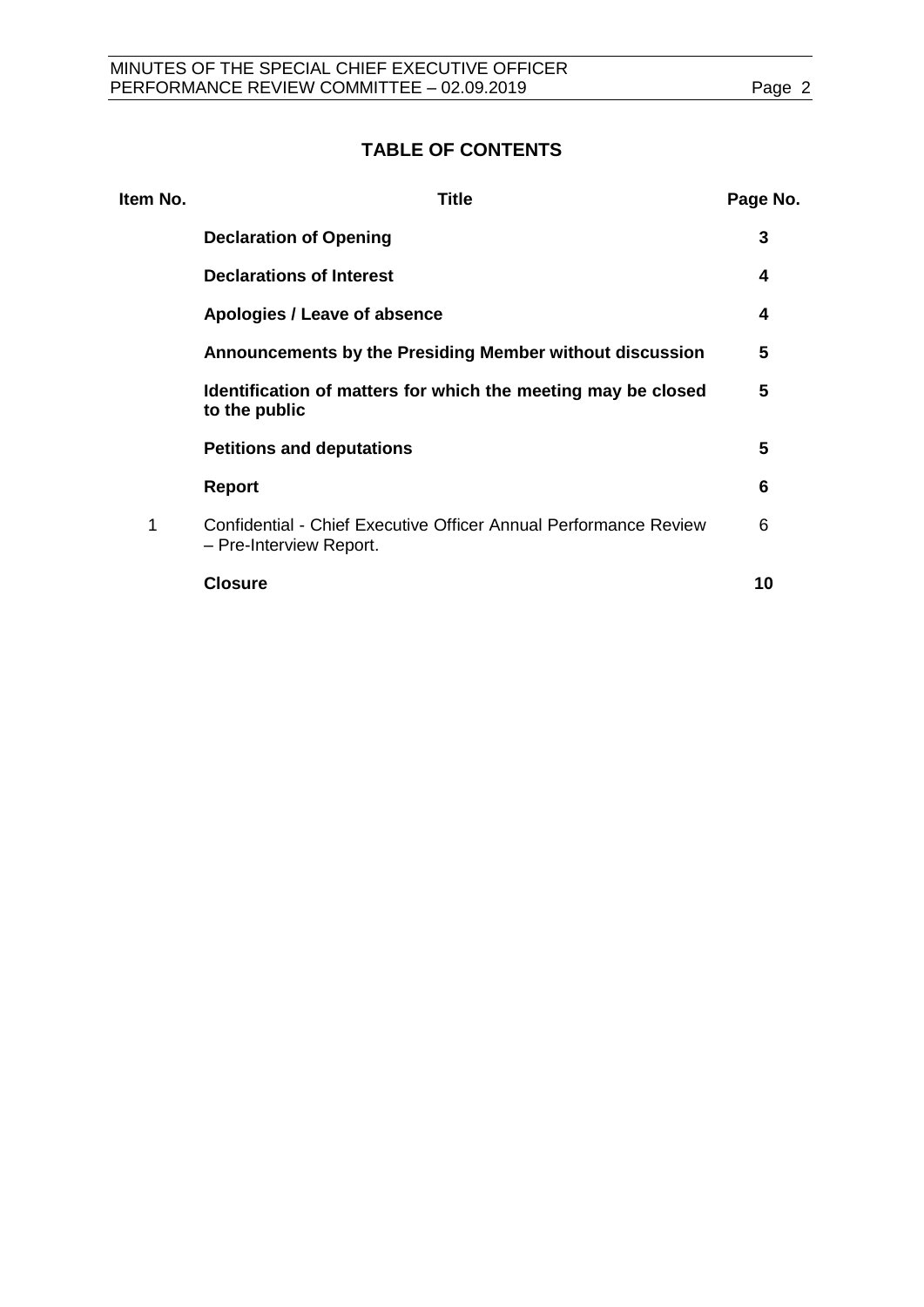# **CITY OF JOONDALUP**

## **MINUTES OF THE SPECIAL CHIEF EXECUTIVE OFFICER PERFORMANCE REVIEW COMMITTEE MEETING HELD IN CONFERENCE ROOM 2, JOONDALUP CIVIC CENTRE, BOAS AVENUE, JOONDALUP ON MONDAY 2 SEPTEMBER 2019.**

# **ATTENDANCE**

#### **Committee Members**

| Mayor Hon. Albert Jacob, JP |                                   |              |
|-----------------------------|-----------------------------------|--------------|
| Cr John Chester             |                                   | from 5.53pm  |
| Cr Russ Fishwick, JP        |                                   |              |
| Cr Christopher May          |                                   | from 5.48pm  |
| Cr Russell Poliwka          | Deputising for Cr Christopher May | until 5.48pm |
| Cr Tom McLean               |                                   |              |
| Cr Mike Norman              |                                   |              |
| Cr Philippa Taylor          |                                   |              |
|                             |                                   |              |
| <b>Observers</b>            |                                   |              |

Cr Russell Poliwka *from 5.48pm*

#### **Officers**

| Mr Mike Tidy     | <b>Director Corporate Services</b> |  |
|------------------|------------------------------------|--|
| Mr Brad Sillence | <b>Manager Governance</b>          |  |
|                  |                                    |  |

# **Guests**

| <b>Consultant, Learning Horizons</b> |
|--------------------------------------|
|                                      |

# <span id="page-2-0"></span>**DECLARATION OF OPENING**

The Presiding Member declared the meeting open at 5.45pm.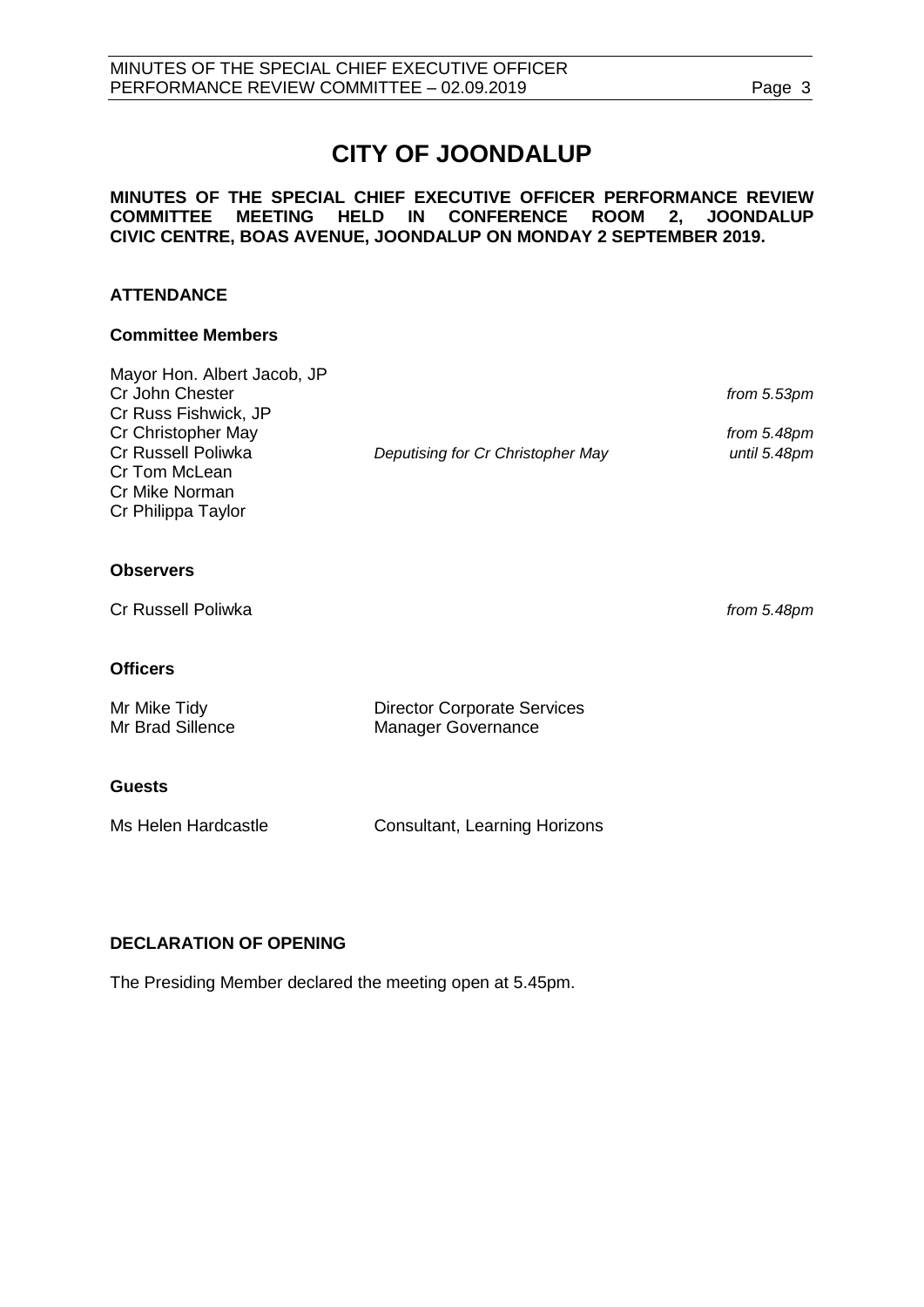# <span id="page-3-0"></span>**DECLARATIONS OF INTEREST**

# **Disclosure of Financial / Proximity Interest**

A declaration under this section requires that the nature of the interest must be disclosed. Consequently a member who has made a declaration must not preside, participate in, or be present during any discussion or decision-making procedure relating to the matter the subject of the declaration. An employee is required to disclose their financial interest and if required to do so by the Council must disclose the extent of the interest. Employees are required to disclose their financial interests where they are required to present verbal or written reports to the Council. Employees are able to continue to provide advice to the Council in the decision making process if they have disclosed their interest.

| <b>Name/Position</b>      | Mr Garry Hunt - Chief Executive Officer.                           |
|---------------------------|--------------------------------------------------------------------|
| <b>Item No./Subject</b>   | Item 1 - Confidential - Chief Executive Officer Annual Performance |
|                           | Review - Pre-Interview Report.                                     |
| <b>Nature of interest</b> | Financial.                                                         |
| <b>Extent of Interest</b> | Mr Hunt holds the position of Chief Executive Officer.             |

## **Disclosure of interest affecting impartiality**

Elected Members (in accordance with Regulation 11 of the *Local Government [Rules of Conduct] Regulations 2007)* and employees (in accordance with the Code of Conduct) are required to declare any interest that may affect their impartiality in considering a matter. This declaration does not restrict any right to participate in or be present during the decision-making process. The Elected Member/employee is also encouraged to disclose the nature of the interest.

| <b>Name/Position</b>                                                                         | Mr Mike Tidy - Director Corporate Services.                        |  |  |  |
|----------------------------------------------------------------------------------------------|--------------------------------------------------------------------|--|--|--|
| Item No./Subject                                                                             | Item 1 - Confidential - Chief Executive Officer Annual Performance |  |  |  |
|                                                                                              | Review - Pre-Interview Report.                                     |  |  |  |
| <b>Nature of interest</b>                                                                    | Interest that may affect impartiality.                             |  |  |  |
| Due to the nature of Mr Tidy's employment relationship with the<br><b>Extent of Interest</b> |                                                                    |  |  |  |
|                                                                                              | <b>Chief Executive Officer.</b>                                    |  |  |  |

# <span id="page-3-1"></span>**APOLOGIES / LEAVE OF ABSENCE**

# **Apologies**

Nil.

# **Leave of Absence previously approved**

<span id="page-3-2"></span>

| Cr Russ Fishwick, JP | 4 to 13 September 2019 inclusive;    |
|----------------------|--------------------------------------|
| Cr Sophie Dwyer      | 6 to 11 October 2019 inclusive;      |
| Cr Russ Fishwick, JP | 16 to 22 October 2019 inclusive:     |
| Cr Russ Fishwick, JP | 4 November to 19 December inclusive. |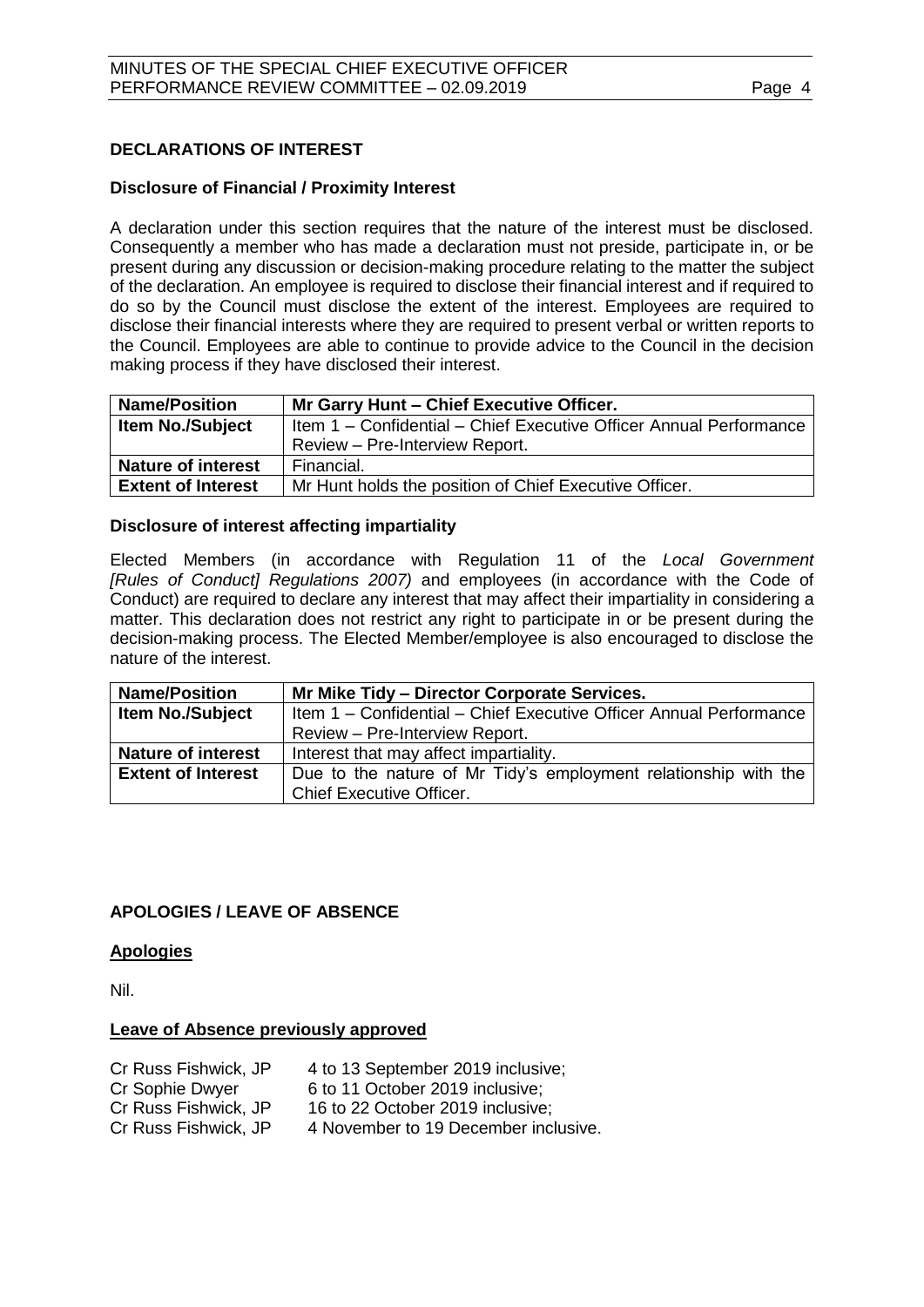# **ANNOUNCEMENTS BY THE PRESIDING MEMBER WITHOUT DISCUSSION**

Nil.

# <span id="page-4-0"></span>**IDENTIFICATION OF MATTERS FOR WHICH THE MEETING MAY BE CLOSED TO THE PUBLIC**

In accordance with Clause 5.2 of the City's *Meeting Procedures Local Law 2013*, this meeting was not open to the public.

<span id="page-4-1"></span>**PETITIONS AND DEPUTATIONS**

Nil.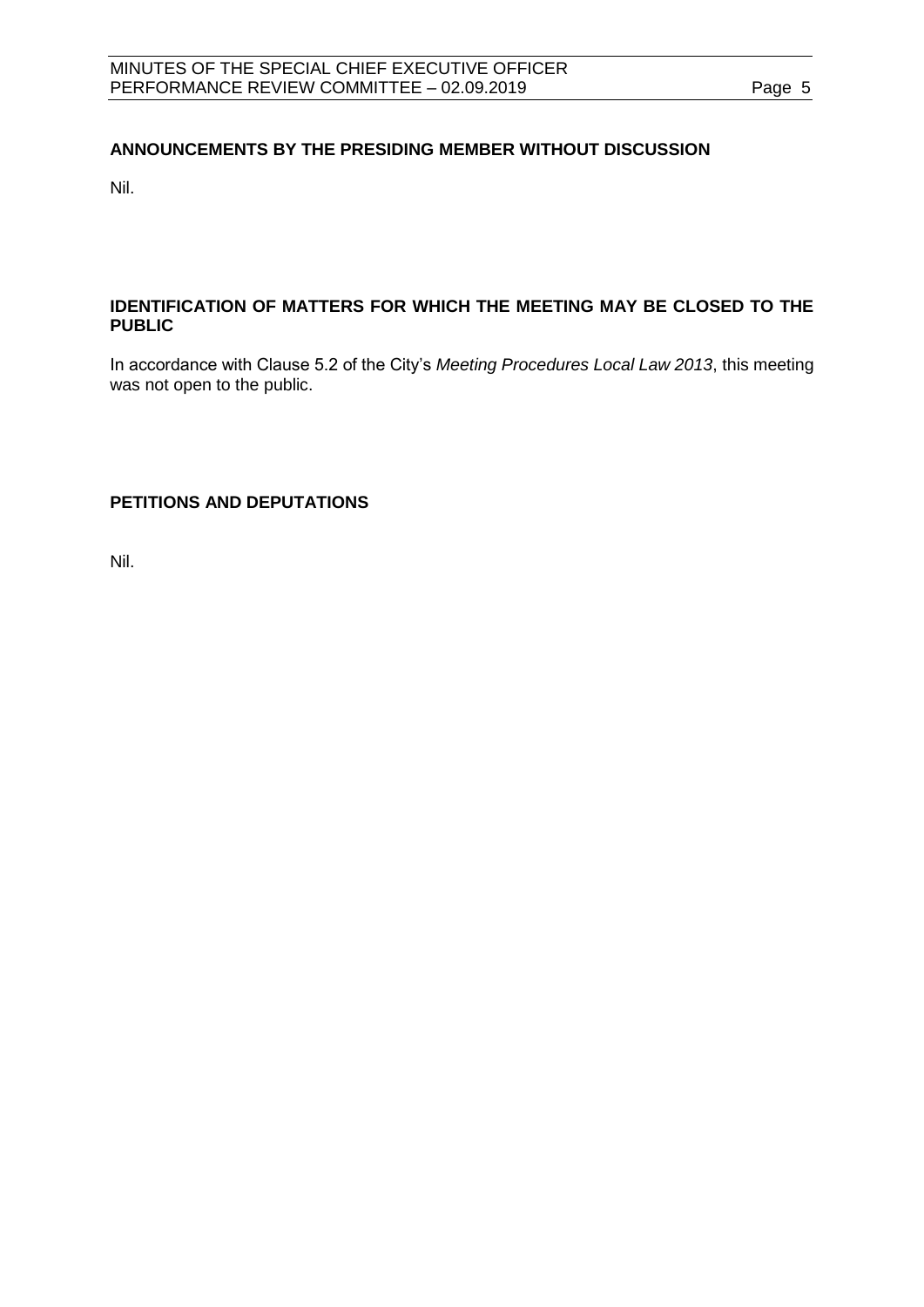# <span id="page-5-0"></span>**REPORT**

# **Disclosure of Financial Interest**

| <b>Name/Position</b>                                                                          | Mr Garry Hunt - Chief Executive Officer.               |
|-----------------------------------------------------------------------------------------------|--------------------------------------------------------|
| <b>Item No./Subject</b><br>Item 1 - Confidential - Chief Executive Officer Annual Performance |                                                        |
|                                                                                               | Review - Pre-Interview Report.                         |
| <b>Nature of interest</b>                                                                     | Financial.                                             |
| <b>Extent of Interest</b>                                                                     | Mr Hunt holds the position of Chief Executive Officer. |

**Disclosure of interest affecting impartiality**

| <b>Name/Position</b>      | Mr Mike Tidy - Director Corporate Services.                        |  |  |  |
|---------------------------|--------------------------------------------------------------------|--|--|--|
| <b>Item No./Subject</b>   | Item 1 - Confidential - Chief Executive Officer Annual Performance |  |  |  |
|                           | Review - Pre-Interview Report.                                     |  |  |  |
| <b>Nature of interest</b> | Interest that may affect impartiality.                             |  |  |  |
| <b>Extent of Interest</b> | Due to the nature of Mr Tidy's employment relationship with the    |  |  |  |
|                           | Chief Executive Officer.                                           |  |  |  |

# <span id="page-5-1"></span>**ITEM 1 CHIEF EXECUTIVE OFFICER ANNUAL PERFORMANCE REVIEW - PRE-INTERVIEW REPORT**

| <b>WARD</b>                           | All                                       |                                                                                                                                                                             |                               |
|---------------------------------------|-------------------------------------------|-----------------------------------------------------------------------------------------------------------------------------------------------------------------------------|-------------------------------|
| <b>RESPONSIBLE</b><br><b>DIRECTOR</b> | Mr Mike Tidy<br><b>Corporate Services</b> |                                                                                                                                                                             |                               |
| <b>FILE NUMBER</b>                    | 74574                                     |                                                                                                                                                                             |                               |
| <b>ATTACHMENTS</b>                    | Attachment 1                              | Chief Executive<br>Performance Review 2019 Report by<br><b>Consultant on Elected Member Feedback</b><br>(Confidential - distributed separately)                             | Officer<br>Annual             |
|                                       | Attachment 2                              | Chief Executive Officer's Self Evaluation<br>Report – CEO Performance Review 2019<br>(Confidential – previously distributed<br>separately to all Elected Members)           |                               |
|                                       | (Please Note:                             | The<br>confidential and will appear in the official<br>Minute Book only)                                                                                                    | Report and Attachments<br>are |
| <b>AUTHORITY / DISCRETION</b>         | amending budgets.                         | Executive – The substantial direction setting and oversight<br>role of Council, such as adopting plans and reports,<br>accepting tenders, directing operations, setting and |                               |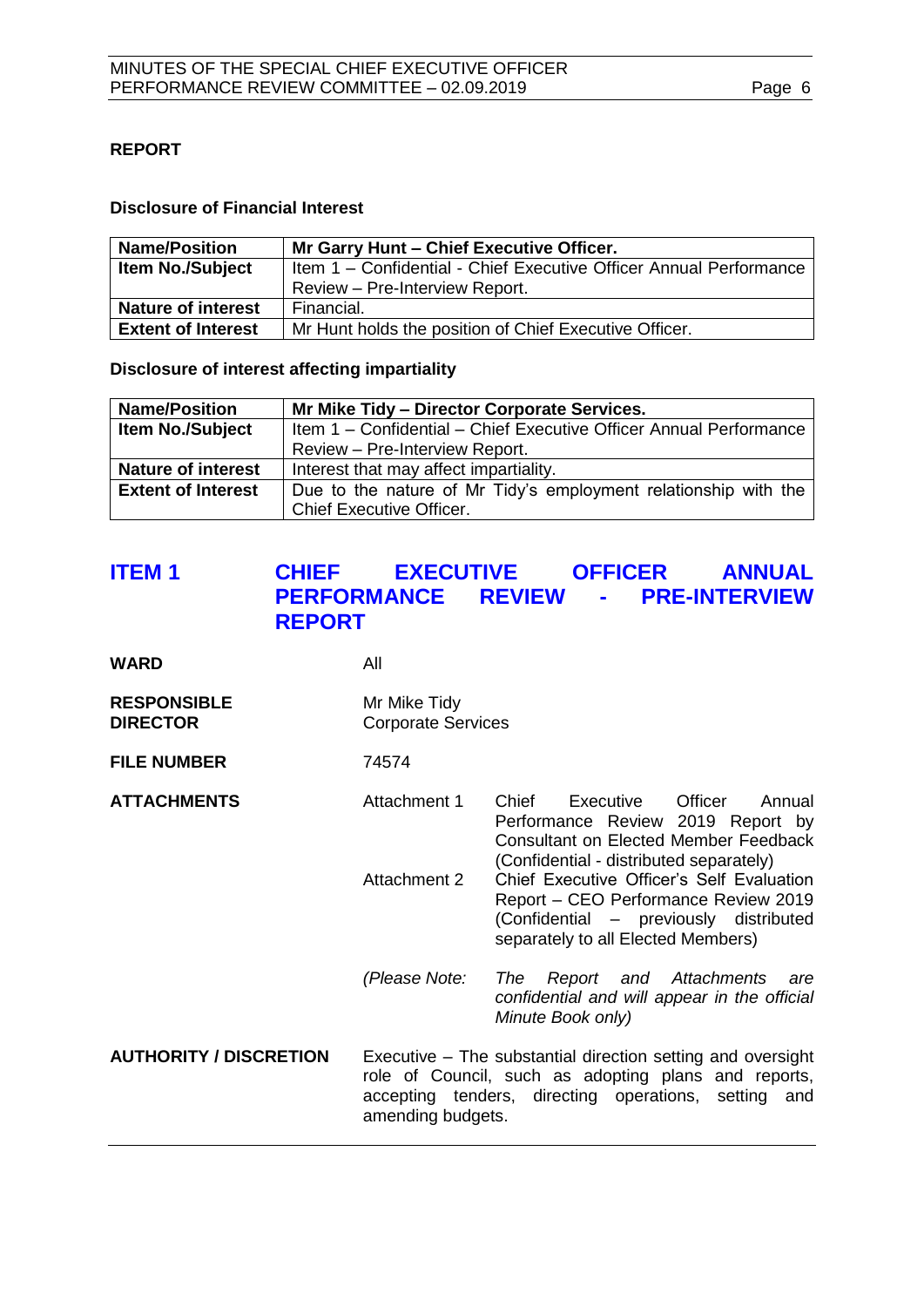## MINUTES OF THE SPECIAL CHIEF EXECUTIVE OFFICER PERFORMANCE REVIEW COMMITTEE - 02.09.2019 Page 7

This report is confidential in accordance with Section 5.23(2)(a) of the *Local Government Act 1995*, which permits the meeting to be closed to the public for business relating to the following:

*a matter affecting an employee or employees.*

A full report was provided to Elected Members under separate cover. The report is not for publication.

*Cr May entered the room at 5.48pm.*

*Cr Chester entered the room at 5.53pm.*

# **OFFICER'S RECOMMENDATION**

That the Chief Executive Officer Performance Review Committee:

- 1 NOTES that the requirements of clause 11.2(c) of the Chief Executive Officer's contract in relation to the Chief Executive Officer completing a self-evaluation report assessing his performance against the prescribed Key Performance Indicators have been met;
- 2 RECEIVES the Chief Executive Officer's Self Evaluation Report on his performance as per Attachment 2 to this Report;
- 3 NOTES that the requirements of clause 11.2(e)(ii) of the Chief Executive Officer's contract in relation to inviting all Elected Members to make written comments on the Chief Executive Officer's performance have been met;
- 4 RECEIVES the Consultant's Report on Elected Member Feedback as per Attachment 1 to this Report.

**MOVED Cr Taylor, SECONDED Cr Norman that the Chief Executive Officer Performance Review Committee:**

- **1 NOTES that the requirements of clause 11.2(c) of the Chief Executive Officer's contract in relation to the Chief Executive Officer completing a self-evaluation report assessing his performance against the prescribed Key Performance Indicators have been met;**
- **2 RECEIVES the Chief Executive Officer's Self Evaluation Report on his performance as per Attachment 2 to this Report;**
- **3 NOTES that the requirements of clause 11.2(e)(ii) of the Chief Executive Officer's contract in relation to inviting all Elected Members to make written comments on the Chief Executive Officer's performance have been met;**
- **4 RECEIVES the Consultant's Report on Elected Member Feedback as per Attachment 1 to this Report;**
- **5 ENDORSES the revised draft 2019-20 Key Performance Indicators for the Chief Executive Officer as discussed at the Chief Executive Officer Performance Review Committee at its meeting held on 2 September 2019, for consideration and discussion with the Chief Executive Officer at the upcoming Chief Executive Officer Performance interview.**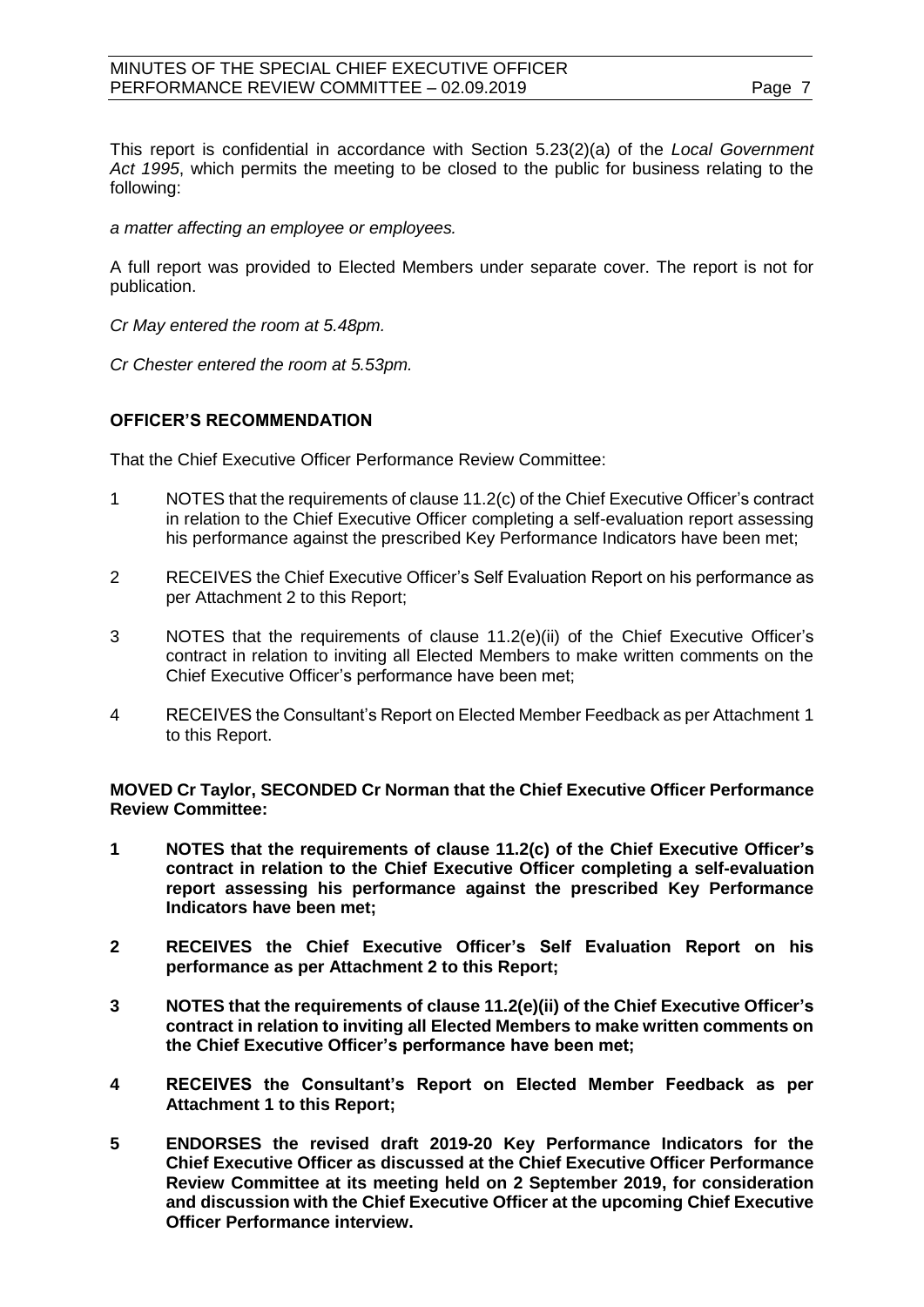**AMENDMENT MOVED Cr Fishwick, SECONDED Cr Chester that a new Part 6 be added to the motion to read as follows:**

## *"6 NOTES the input and contributions from those elected members listed below who have participated in the Chief Executive Officer performance review process, noting Cr Hollywood was on a leave of absence:*

- *6.1 Mayor Albert Jacob, JP;*
- *6.2 Cr Tom McLean, JP;*
- *6.3 Cr Philippa Taylor;*
- *6.4 Cr Nige Jones;*
- *6.5 Cr Christopher May*
- *6.6 Cr Russell Poliwka;*
- *6.7 Cr John Logan;*
- 
- *6.8 Cr Mike Norman; 6.9 Cr Christine Hamilton-Prime;*
- *6.10 Cr Russ Fishwick, JP;*
- *6.11 Cr Sophie Dwyer.".*

## **The Motion to Amend was Put and CARRIED (6/1)**

**In favour of the Amendment:** Crs Chester, Fishwick, McLean, Norman, May and Taylor. **Against the Amendment:** Mayor Jacob.

**The original motion as amended, being:**

**That the Chief Executive Officer Performance Review Committee:**

- **1 NOTES that the requirements of clause 11.2(c) of the Chief Executive Officer's contract in relation to the Chief Executive Officer completing a self-evaluation report assessing his performance against the prescribed Key Performance Indicators have been met;**
- **2 RECEIVES the Chief Executive Officer's Self Evaluation Report on his performance as per Attachment 2 to this Report;**
- **3 NOTES that the requirements of clause 11.2(e)(ii) of the Chief Executive Officer's contract in relation to inviting all Elected Members to make written comments on the Chief Executive Officer's performance have been met;**
- **4 RECEIVES the Consultant's Report on Elected Member Feedback as per Attachment 1 to this Report;**
- **5 ENDORSES the revised draft 2019-20 Key Performance Indicators for the Chief Executive Officer as discussed at the Chief Executive Officer Performance Review Committee at its meeting held on 2 September 2019, for consideration and discussion with the Chief Executive Officer at the upcoming Chief Executive Officer Performance Interview;**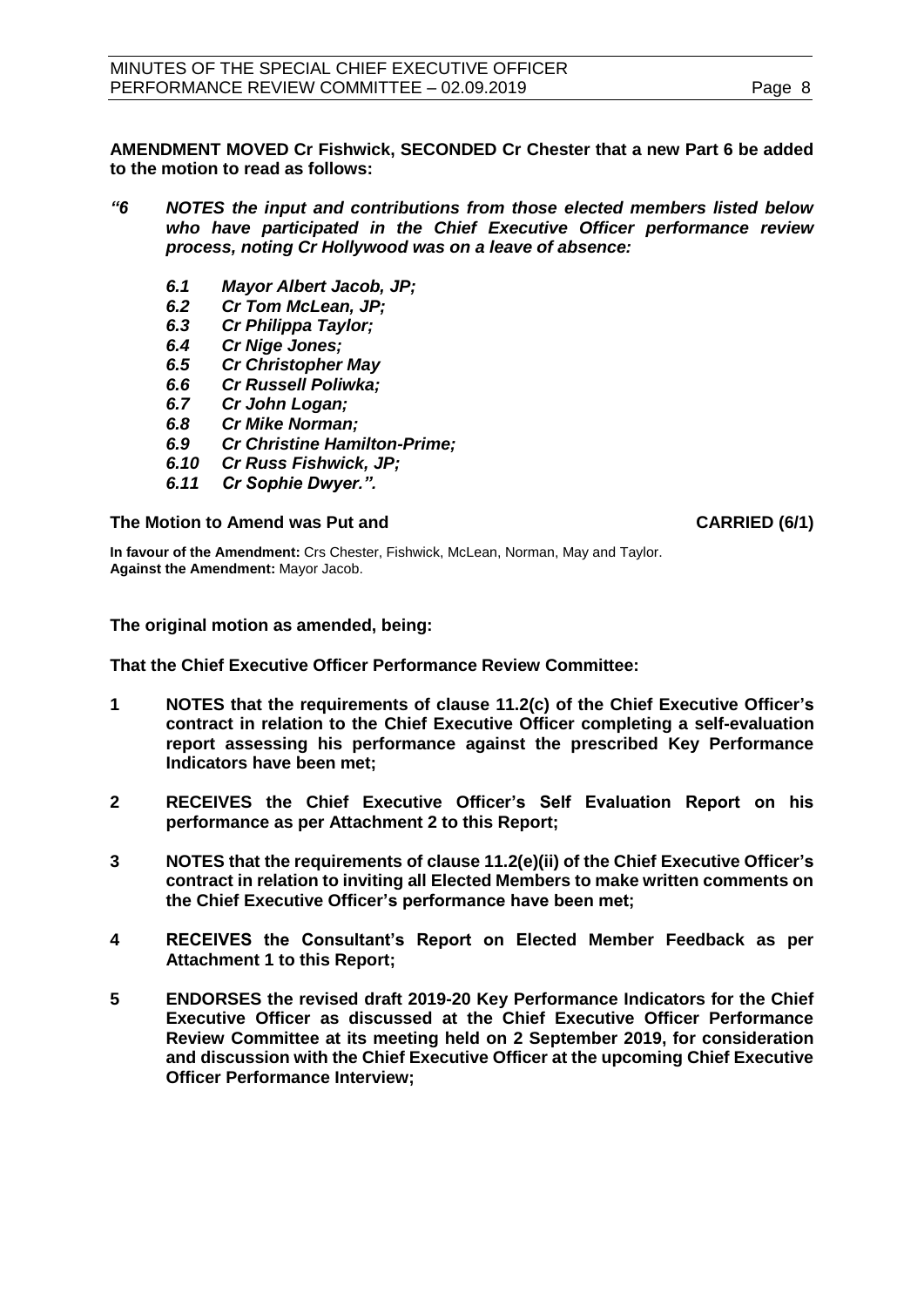- **6 NOTES the input and contributions from those elected members listed below who have participated in the Chief Executive Officer performance review process, noting Cr Hollywood was on a leave of absence:**
	- **6.1 Mayor Albert Jacob, JP;**
	- **6.2 Cr Tom McLean, JP;**
	- **6.3 Cr Philippa Taylor;**
	- **6.4 Cr Nige Jones;**
	- **6.5 Cr Christopher May**
	- **6.6 Cr Russell Poliwka;**
	- **6.7 Cr John Logan;**
	- **6.8 Cr Mike Norman;**
	- **6.9 Cr Christine Hamilton-Prime;**
	- **6.10 Cr Russ Fishwick, JP;**
	- **6.11 Cr Sophie Dwyer.**

## **was Put and CARRIED (7/0)**

**In favour of the Motion:** Mayor Jacob, Crs Chester, Fishwick, McLean, Norman, May and Taylor.